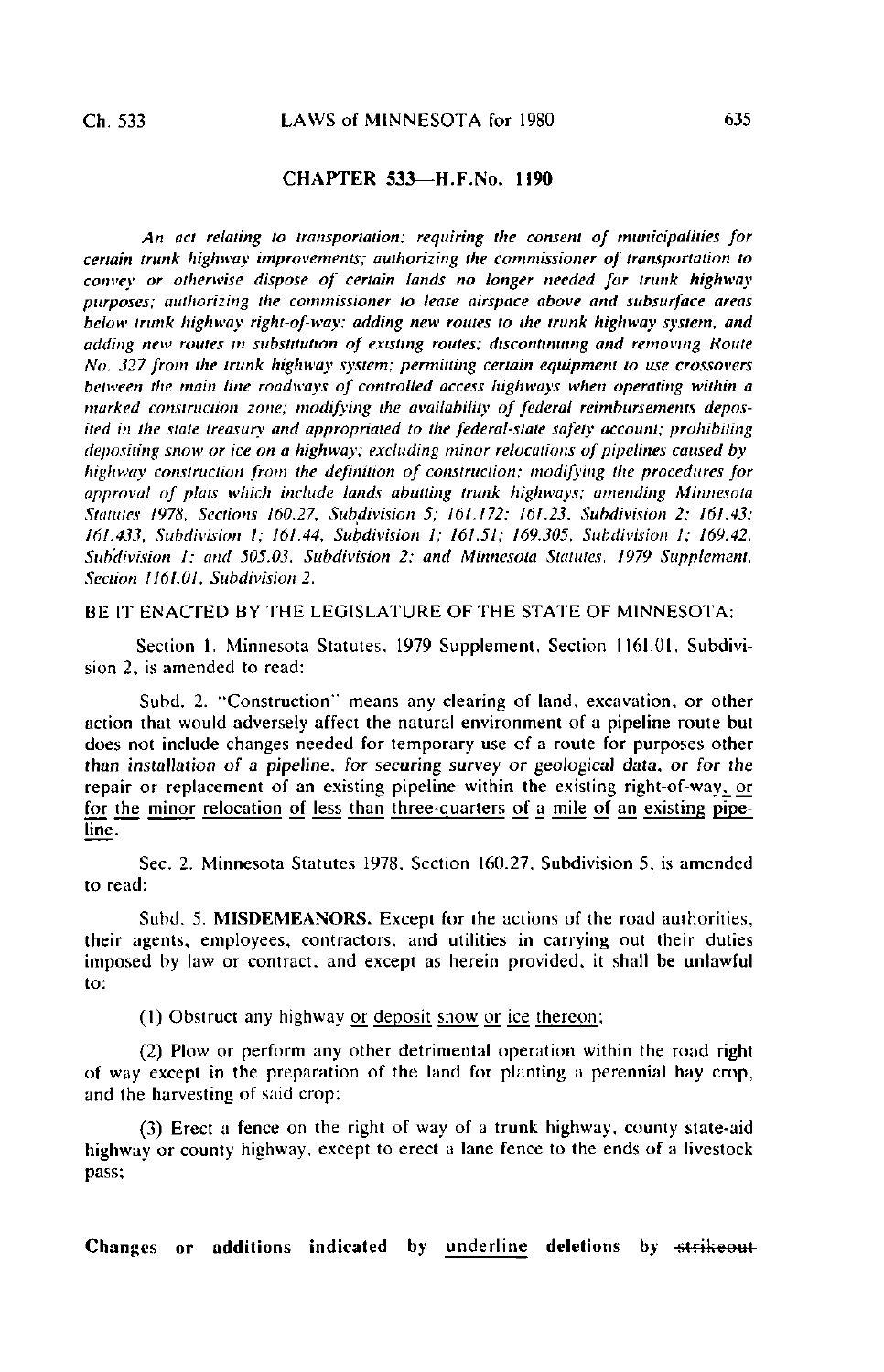(4) Dig any holes in any highway;

(5) Remove any earth, gravel or rock from any highway;

(6) Obstruct any ditch draining any highway or drain any noisome materials into any ditch:

(7) Place or maintain any building or structure within the limits of any highway;

(8) Place or maintain any advertisement within the limits of any highway;

(9) Paint, print, place, or affix any advertisement or any object within the limits of any highway;

(10) Deface, mar, damage, or tamper with any structure, work, material, equipment, tools, signs, markers, signals, paving, guardrails, drains, or any other highway appurtenance on or along any highway;

(11) Remove, injure, displace, or destroy right of way markers, or reference or witness monuments, or markers placed to preserve section or quarter section corners;

(12) Improperly place or fail to place warning signs and detour signs as provided by law;

(13) Drive over, through, or around any barricade, fence, or obstruction erected for the purpose of preventing traffic from passing over a portion of a highway closed to public travel or to remove, deface, or damage any such barricade, fence, or obstruction.

Violations hereof shall be prosecuted by the county attorney of the county where the violations occur. Any person convicted of such violations shall be guilty of a misdemearior.

Sec. 3. [161.115] TRUNK HIGHWAY SYSTEM; NEW ROUTES. Subdivision 1. There is added to the trunk highway system new routes described as follows;

Route No. 334. Beginning at a point on Route No. 116 at or near Inver Grove Heights; thence extending in a general northerly direction to a point on Route No. 102 at or near St. Paul.

Route No. 335. Beginning at a point on Route No. 7 near St. Peter; thence extending in a southerly direction to a point at or in the grounds of the St. Peter state hospital.

Subd. 2. The revisor of statutes is directed to assign numbers to the routes described in subdivision  $1$  and compile them in the next and subsequent editions of Minnesota Statutes.

Sec. 4. [161.115] TRUNK HIGHWAY SYSTEM; NEW ROUTES IN SUBSTITUTION OF EXISTING ROUTES. Subdivision 1. There is added to the trunk highway system new routes described as follows: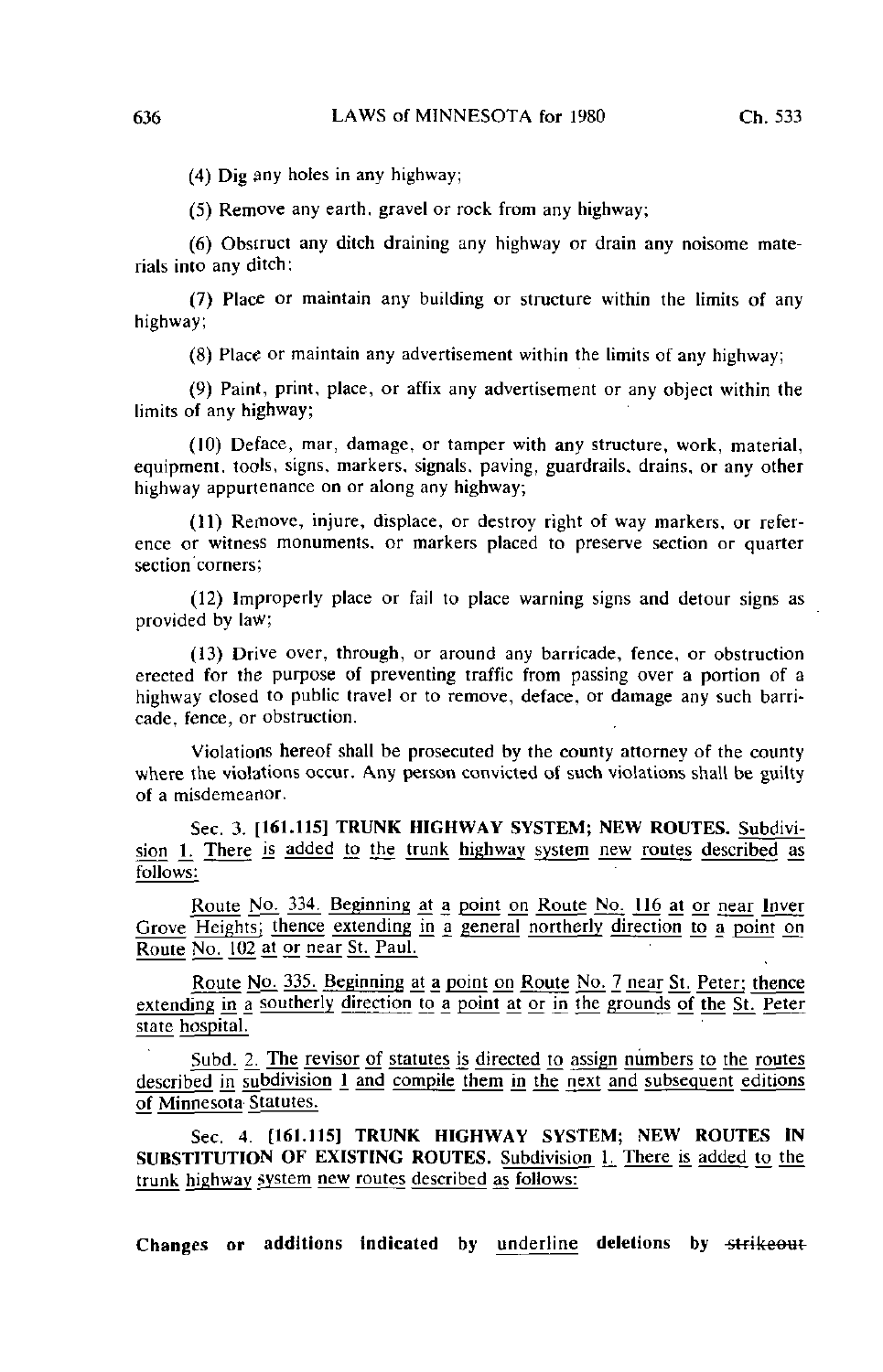Route No. 263. Beginning at a point in or adjacent to Ceylon; thence extending in a general northerly direction to a point on Route No.  $\overline{391}$  westerly of Fairmont.

Route No. 264. Beginning at a point in or adjacent to Round Lake; thence extending in a general northerly direction 10 a point on Route No. 391 easterly of Worthington.

Route No. 278. Beginning at a point on Route No. 105 at or near the westerly limits of Minneapolis; thence extending in a generally easterly direction on or near Lowry Avenue in Minneapolis to a point on Route No. 110.

Subd. 2. The routes established in subdivision 1 are substituted for trunk highway routes numbered 263. 264 and 278 as contained and described in Minnesota Statutes 1978, Section 161.115. and routes numbered 263. 264 and 278 as contained and described in said section are discontinued and removed from the trunk highway system.

Subd. 3. The revisor of statutes in compiling the next and subsequent editions of Minnesota Statutes shall substitute the routes established in subdivision 1 for the routes discontinued and removed from the trunk highway system in subdivision 2.

Sec. 5. TRUNK HIGHWAY SYSTEM; REMOVAL OF ROUTE NO. 327. Route No. 327 described in Minnesota Statutes 1978, Section 161.115, is discontinued and removed from the trunk highway system. The revisor of statutes, in compiling the next and subsequent editions of Minnesota Statutes shall delete Route No. 327.

Sec. 6. Minnesota Statutes 1978, Section 161.172. is amended to read:

161.172 MUNICIPALITIES TO CONSENT. Except for routes on the interstate system.- no state trunk highway or any part thereof, located within the corporate limits of any municipality, shall be constructed or improved in the manner specified in this section without the consent of the governing body of such municipality, unless the procedures prescribed by sections 161.172 to 161.177 shall have been followed by the commissioner of transportation. The highway improvements requiring consent are limited to those improvements which alter access, increase or reduce highway traffic capacity or require acquisition of permanent rights-of-way. This section shall not limit the power of the commissioner to regulate traffic or install traffic control devices or other safety devices measures on trunk highways located within municipalities.

Nothing contained in this section shall be construed as in any way limiting the commissioner's discretion to determine the priority and programming of trunk highway construction.

Sec. 7. Minnesota Statutes 1978, Section 161.23. Subdivision 2. is amended to read:

Subd. 2. CONVEYANCE OF EXCESS. If the commissioner of transportation acquires real estate in excess of what is needed for trunk highway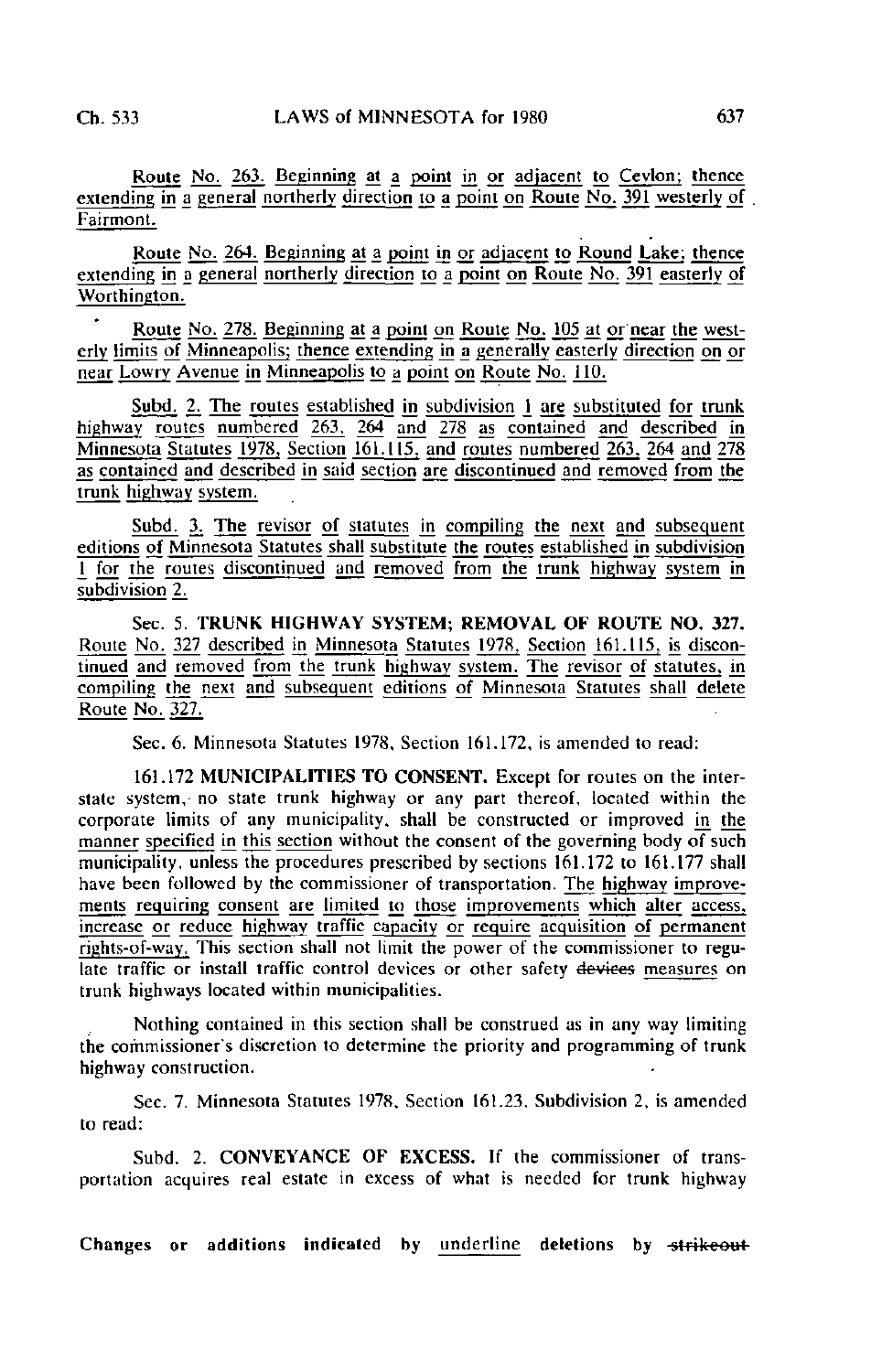purposes as authorized in subdivision 1 hereof , he shall, within one year after the completion of the construction, reconstruction, or improvement of the highway for which a portion of the real estate was needed and required, notify the governor that such excess real estate may be sold. The governor, in behalf of the  $\frac{1}{2}$  state; after such notification shall convey and quitclaim such the excess real estate to the highest responsible bidder, after receipt of sealed bids following published notice of the sale for three successive weeks in a newspaper or trade journal of general circulation in the territory from which bids are likely to be received. The deed may contain restrictive clauses limiting the use of such real estate in the interests of safety and convenient public travel when the commissioner finds that such the restrictions are reasonably necessary.

Sec. 8. Minnesota Statutes 1978, Section 161.43, is amended to read:

161.43 RELINQUISHMENT OF HIGHWAY EASEMENTS. The governor. in behalf of the state and upon recommendation of The commissioner of transportation  $\tau$  may relinquish and quitclaim to the fee owner or, if the fee owner refuses or cannot be located, to another agency or political subdivision of the state any easement or portion thereof owned but no longer needed by the state transportation department for trunk highway purposes, upon payment to the state transportation department of at least the amount of money paid for the acquisition thereof. Whenever less than the easement as originally acquired is to be relinquished and quitclaimed, the amount of moneys to be paid to the state transportation department shall not be a less proportion of the consideration paid therefor by the state transportation department than the portion to be relinquished and quitclaimed bears to the easement as originally acquired. In determining the amount to be paid upon reconveyance to the fee holder, the estimated amount of money paid by the state transportation department for any improvement acquired in the original easement and not included in the reconveyance, and the estimated amount of money paid by reason of damages to remaining portions of the tract, if any, not mitigated by the reconveyance, shall first be subtracted from the total consideration paid by the state transportation department for the original easement. Before any such easement may be relinquished and quitclaimed to another governmental agency or political subdivision of the state, the governor commissioner of transportation must first publish for three successive weeks in a newspaper of general circulation in the county in which the easement is located notice of his intent to so relinquish and quitclaim such the easement to another governmental agency or political subdivision of the state.

Sec. 9.' Minnesota Statutes 1978, Section 161.433, Subdivision 1, is amended to read:

161.433 USE OF AIR SPACE ABOVE AND SUBSURFACE BELOW TRUNK HIGHWAYS. Subdivision 1. LEASE OR PERMIT, CONDITIONS AND **RESTRICTIONS.** The commissioner of transportation  $\frac{1}{k}$  with the written approval of the governor, may lease or otherwise permit the use of the air space above and subsurface area below the surface of the right of way of any trunk highway, including the surface of the right of way above and below the air space or subsurface areas, where the land is owned in fee by the state for trunk highway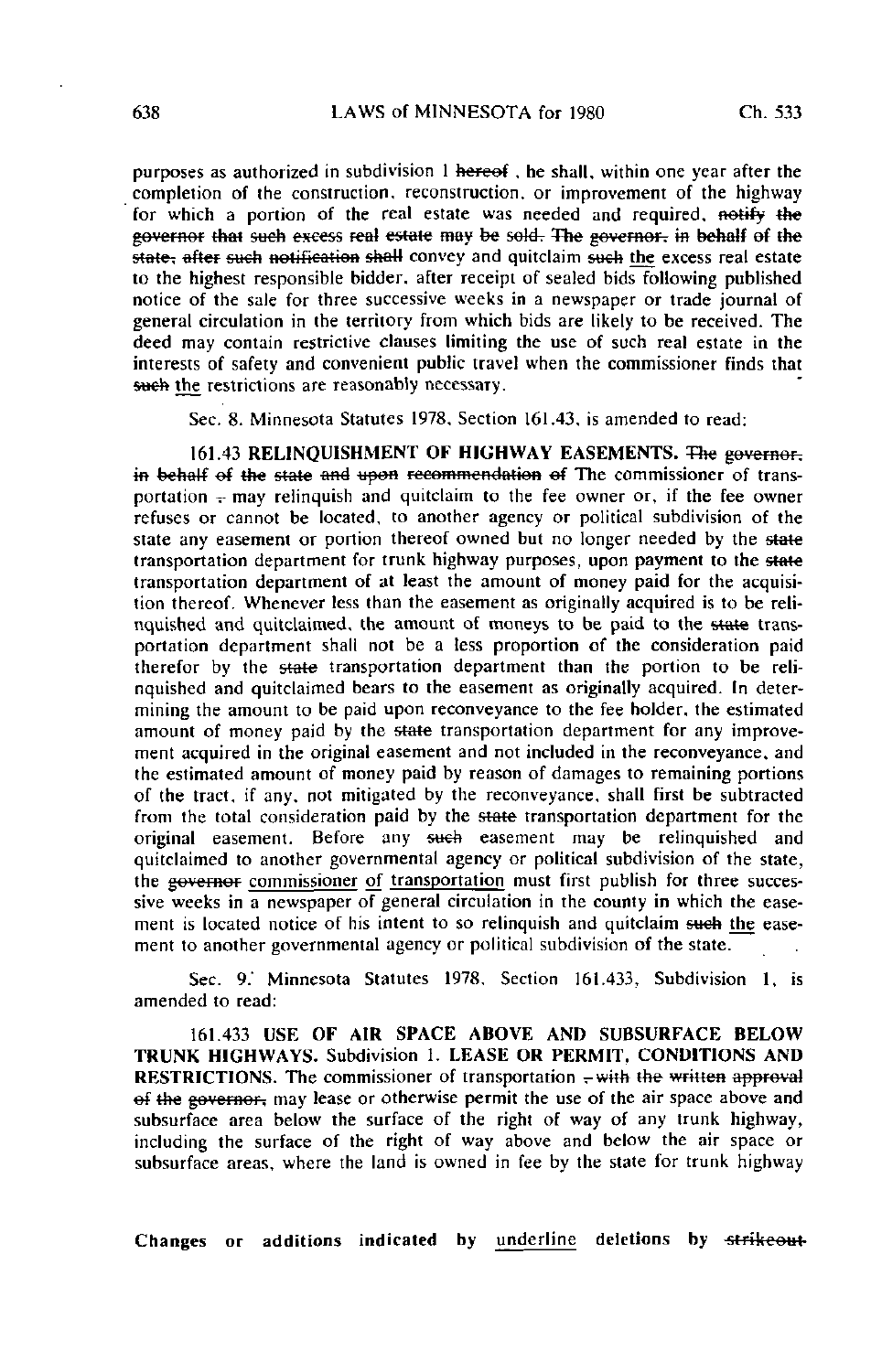purposes when such the use will not impair or interfere with the use and safety of the highway. The lease, permit, or other agreement may contain such restrictive clauses as the commissioner deems necessary in the interest of safety and convenience of public travel and other highway purposes. No lease, permit, or other agreement shall be for a period in excess of 99 years. Vehicular access to such air space, subsurface, or surface areas shall not be allowed directly from the highway where such access would violate the provisions of Title 23 of the United States Code, or would interfere in any way with the free flow of traffic on the highway. Any saeh lease, permit, or other agreement shall have the approval of the appropriate federal agency when required.

Sec. 10. Minnesota Statutes 1978, Section 161.44, Subdivision 1, is amended to read:

161.44 RELINQUISHMENT OF LANDS OWNED IN FEE. Subdivision 1. CONVEYANCE. The governor, in behalf of the state and upon recommendation ef The commissioner  $\frac{1}{x}$  may convey and quitclaim any lands, including any improvemenls thereon, owned in fee by the state for trunk highway purposes but no longer needed therefor. Notwithstanding any provisions in this section or in section  $161.23$  to the contrary, fee title to or an easement in all or part of such the lands and lands previously acquired in fee for trunk highways or acquired pursuant to Minnesota Statutes 1965. section 161.23. in excess of what is needed for highway purposes may be conveyed and quitclaimed for public purposes to any political subdivision or agency of the state upon sueh the terms and conditions as may be agreed upon between the commissioner and the political subdivision or agency.

Sec. 11. Minnesota Statutes 1978, Section 161.51, is amended to read:

161.51 FEDERAL-STATE SAFETY ACCOUNT. There is established within the trunk highway fund a federal-state safety account. The commissioner of transportation may transfer the unobligated balance of any direct appropriation to the department of transportation for administrative operations, maintenance, highway development support, research and standards, state aid administration, or planning and programming, into this account if needed to advance state money for approved federal highway safety projects. The commissioner may receive money from state or local governmental agencies to be used for projects under the federal highway safety program. All federal reimbursements shall be deposited in the state treasury and are appropriated to the federal-state safety account to be available until the end of the fiscal biennium during which they are received expended.

Sec. 12. Minnesota Statutes 1978. Section 169.305, Subdivision 1, is amended to read:

169.305 CONTROLLED ACCESS REGULATIONS AND PENALTIES. Subdivision 1. (a) No person shall drive a vehicle onto or from any controlled access highway except at such entrances and exits as are established by public authority.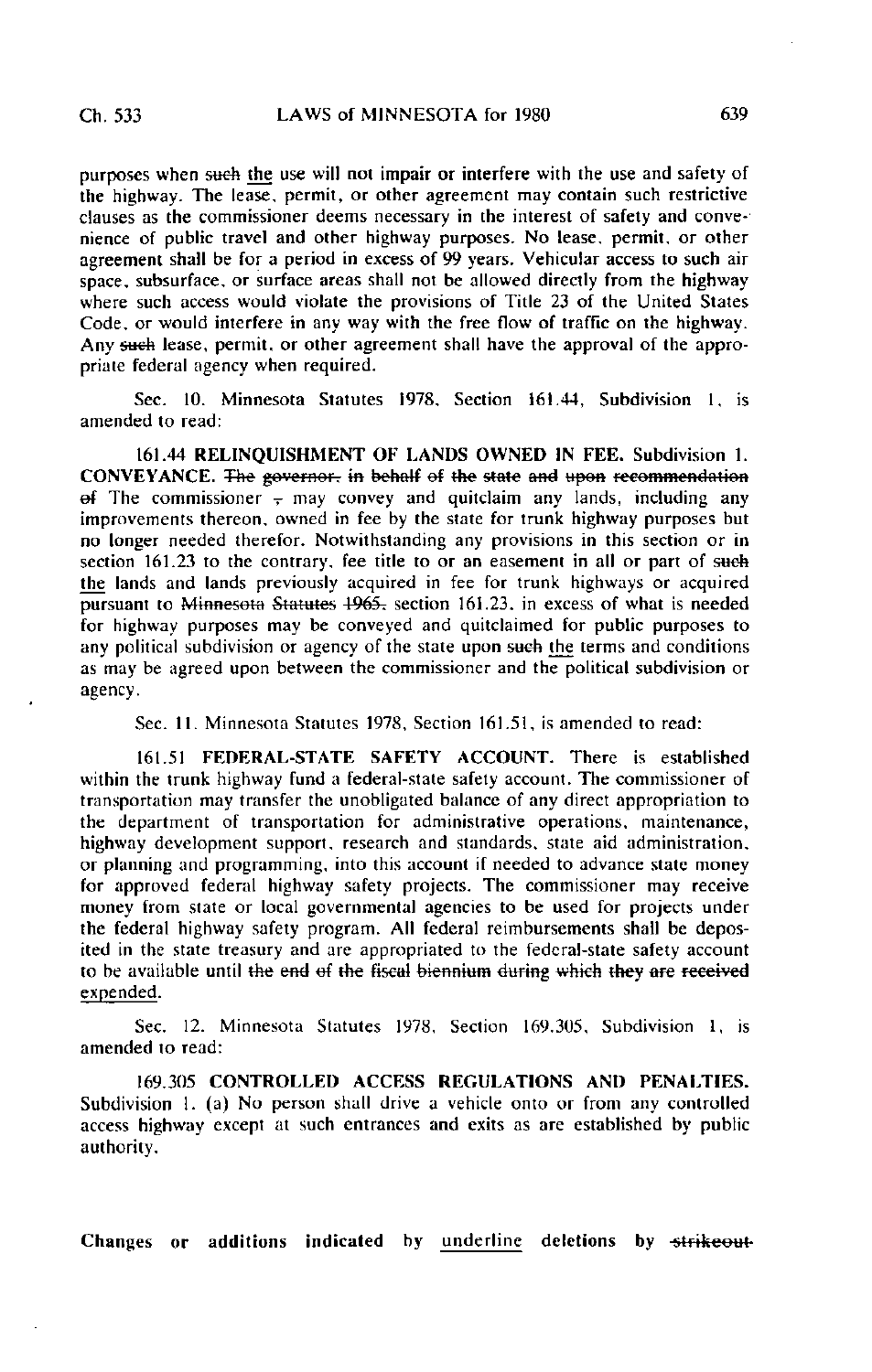(b) When special crossovers between the main roadways of a controlled access highway are provided for emergency vehicles or maintenance equipment and such crossovers are signed to prohibit "U" turns, it shall be unlawful for any vehicle, except an emergency vehicle  $\Theta$ f, maintenance equipment, or construction equipment including contractor's and state owned equipment when operating within a marked construction zone, to use such crossover. Vehicles owned and operated by elderly and needy persons under contract with the commissioner of transportation pursuant to section 160.282 for maintenance services on highway rest slop and tourist centers outside the seven county metropolitan area as defined in section 473.122, may also use these crossovers while those persons are proceeding to or from work in the rest area or tourist center if authorized by the commissioner, and the vehicle carries on jts roof a distinctive flag designed and issued by the commissioner. For the purposes of this clause "emergency vehicle" includes a wrecker if it is on the way to the location of an accident or a disabled vehicle.

(c) The commissioner of transportation may by order, and any public authority may by ordinance, with respect to any controlled access highway under their jurisdictions prohibit or regulate the use of any such highway by pedestrians, bicycles, or other nonmotorized traffic, or by motorized bicycles, or by any class or kind of traffic which is found to be incompatible with the normal and safe flow of traffic.

(d) The commissioner of transportation or the public authority adopting any such prohibitory regulations shall erect and maintain official signs on the controlled access highway on which such regulations are applicable and when so erected no person shall disobey the restrictions stated on such signs.

Sec. 13. Minnesota Statutes 1978, Section 169.42. Subdivision 1. is amended to read:

169.42 LITTERING OR PLACING REFUSE UPON HIGHWAYS OR ADJACENT LANDS, PRIVATE PROPERTY, PARKS OR PUBLIC PLACE; DROPPING OBJECTS ON VEHICLES. Subdivision 1. No person shall throw, deposit, place or dump, or cause to be thrown, deposited, placed or dumped upon any street or highway or upon any public or privately owned land adjacent thereto without the owner's consent any snow, ice, glass bottle, glass, nails, tacks, wire, cans, garbage, swill, papers, ashes, refuse, carcass of any dead animal, offal, trash or rubbish or any other form of offensive matter or any other substance likely to injure any person, animal or vehicle upon any such street or highway.

Sec. 14. Minnesota Statutes 1978, Section 505.03, Subdivision 2, is amended to read:

Subd. 2. Any such proposed preliminary plat which includes lands abutting upon any existing or established trunk highway or proposed highway which has been designated by a centerline order filed in the office of the county recorder shall first be presented to the commissioner of transportation for his written comments and recommendations. Where any such preliminary plat includes land abutting upon an existing or established county or county state aid highway, it